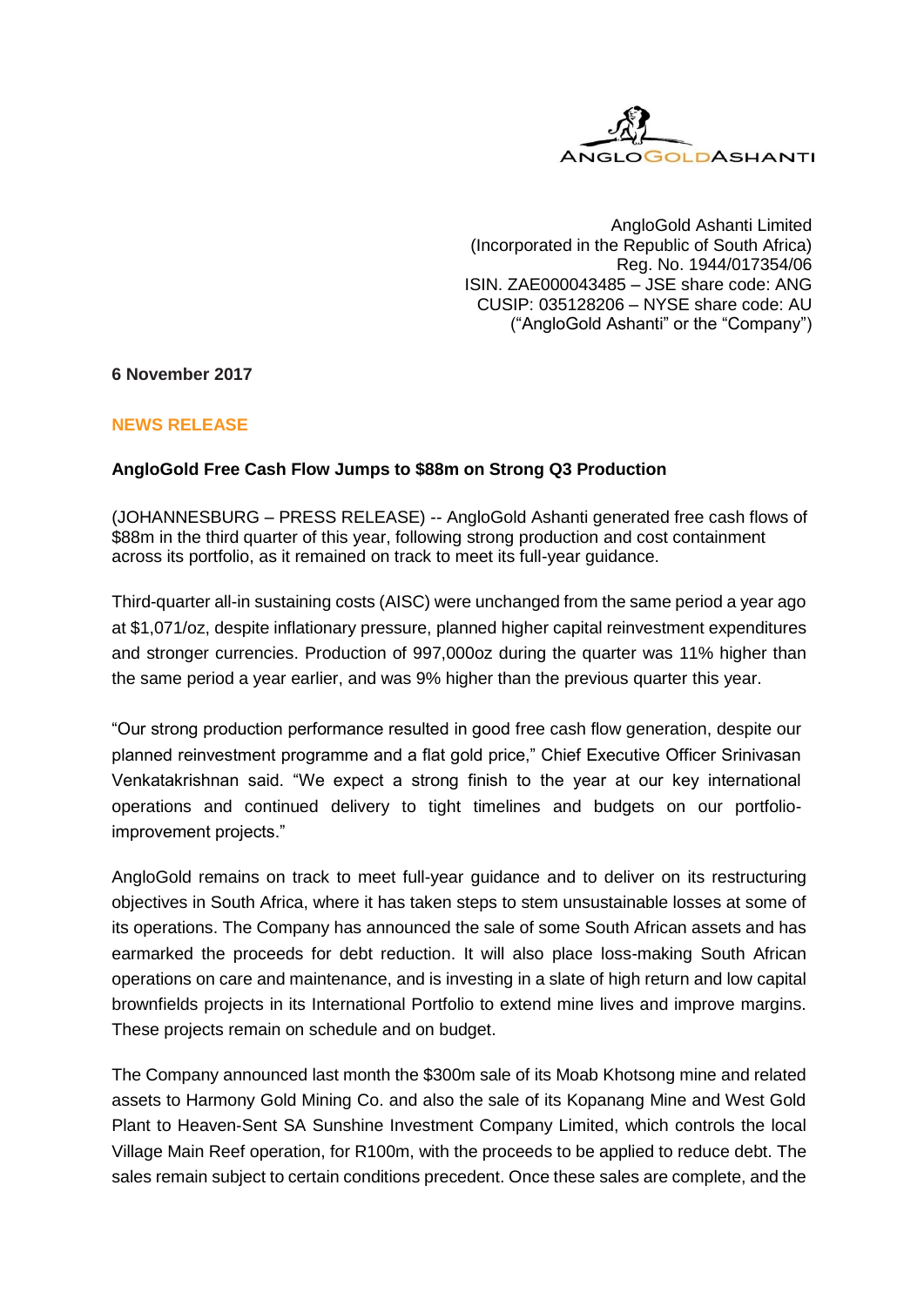loss-making TauTona mine is placed on care and maintenance, an estimated 13% of the Company's total production will come from its remaining operations in South Africa.

# **Production**

The South African operations delivered a 10% production volume improvement from the previous quarter, and a 32% uplift when compared with the first quarter of the year. The International Operations delivered another strong performance with an 11% increase in production compared with the third quarter of 2016, driven by stronger contributions from both mines in Australia, AGA Mineração in Brazil and Siguiri and Geita in Continental Africa.

# **Safety**

The All-Injury Frequency Rate (AIFR) of the group, the broadest measure of workplace safety, for the quarter ended September 2017 was 6.98 per million hours worked, a 6% improvement from 7.42 in the second quarter of the year. Sadiola, Yatela, Siguiri, Iduapriem, Obuasi, La Colosa, Gramalote, Quebradona and Greenfields Exploration achieved an injury-free quarter.

During the quarter, all the South African operations had passed one million fatality-free shifts. The International Operations recorded 375 days without a fatal accident, as at the end of the quarter.

"Safety is, and always will be, our first priority. We have made strides to improve safety in recent years – and in particular the past 15 months – but the fatal accidents since the end of the quarter at our South African Operations, have demonstrated again that victory can never be declared in this regard. We will be focusing closely on our safe production strategy and also intensifying our search for continuous improvement," Venkatakrishnan said.

# **Cash Flow and Balance Sheet**

The balance sheet remains robust with strong liquidity and long-dated maturities providing significant financial flexibility. Adjusted earnings before interest, tax, depreciation and amortisation (EBITDA) was \$399m for the quarter, up from \$395m in the third quarter of 2016, and 35% more than the \$296m recorded in the second quarter of 2017. Net debt as at the end of the quarter was \$2.063bn, up from \$1.972bn at the end of the third quarter of 2016 but lower than the \$2.151bn posted at the end of the second quarter of 2017.

Total sustaining capital expenditure, as a result of planned reinvestments, increased by 18% to \$219m for the quarter, compared to \$186m for the third quarter of 2016. Sustaining capital expenditure for the International Operations increased by 34% to \$186m, compared to \$140m for the third quarter of 2016. Sustaining capital projects include a new power plant and underground development at Geita, increased underground development at Kibali as the new underground mine ramps up, capitalised stripping at Iduapriem at the cut-back of the Teberebie pit, and the recovery improvement initiatives at Sunrise Dam. It is anticipated that the sustaining capital expenditure will peak in the last quarter of the year, in line with the plans.